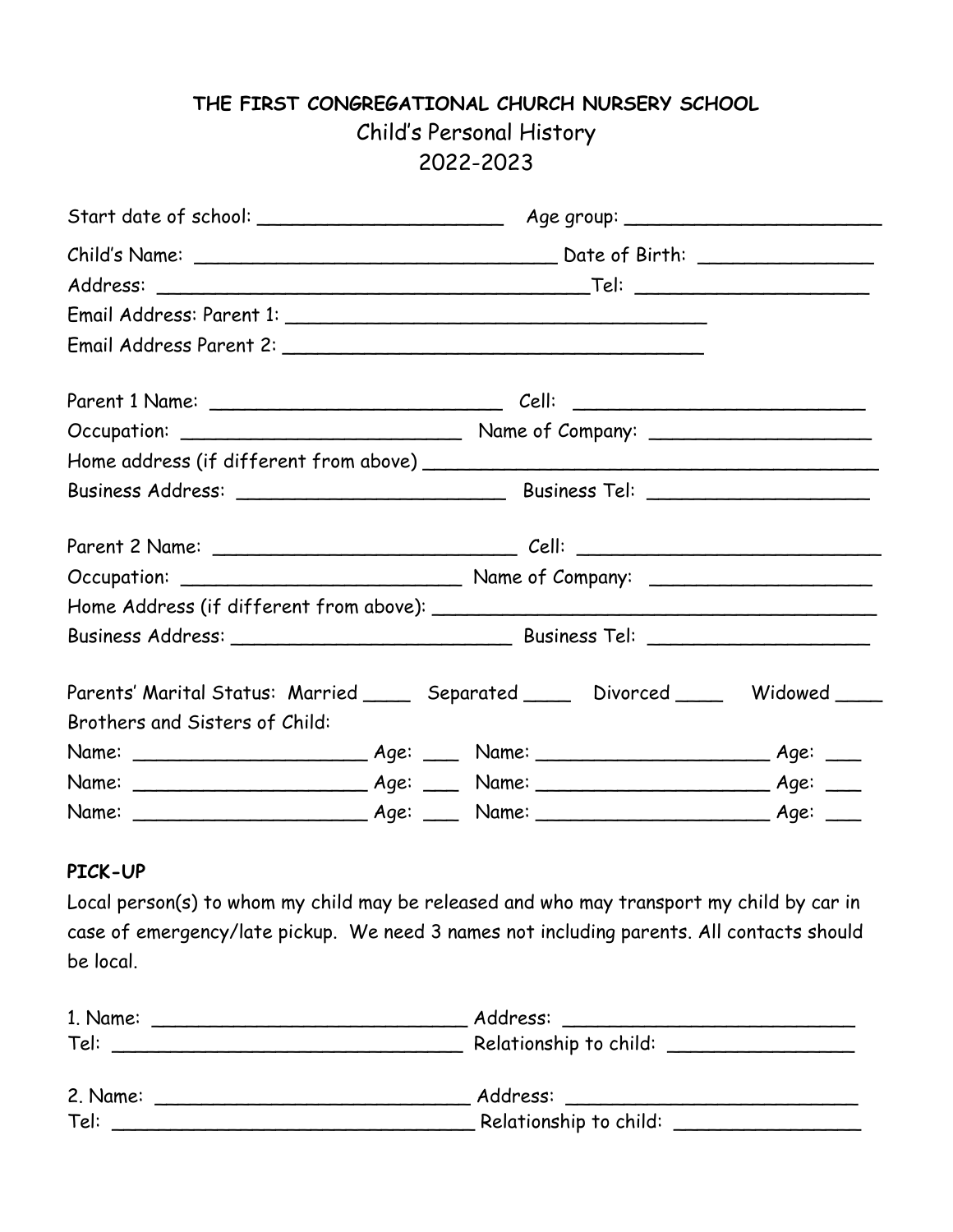| 3. Name: | Address:               |
|----------|------------------------|
| Tel:     | Relationship to child: |

### **REVIEW OF PARENT GUIDE**

| I have had a chance to review and discuss all School Policies as outlined in the Parent Guide |
|-----------------------------------------------------------------------------------------------|
| with FCCNS staff. (posted on the school's website)                                            |
| Parent's Signature                                                                            |

## **PRIVACY – PHOTO PERMISSION**

|                   | I give permission to have my child's photo appear on class Instagram and/or Facebook     |
|-------------------|------------------------------------------------------------------------------------------|
|                   | accounts, only to be viewed by parents of the class, and deleted at the end of the year. |
| <b>YES</b><br>NO. | Parent's Signature                                                                       |

From time to time, children's pictures are taken and used on the School website; in presentation materials; and in the newspaper.

- If you do not wish to have your child's picture used as stated above, please sign and circle "no" below.
- If it is acceptable to use your child's picture in this manner, please sign and circle "yes" below.

*YES NO Parent's Signature \_\_\_\_\_\_\_\_\_\_\_\_\_\_\_\_\_\_\_\_\_\_\_\_\_\_\_\_\_\_\_\_\_\_*

### **PERSONAL HISTORY INFORMATION**

| Has your child had group play experience? _______ Where? _______________________        |
|-----------------------------------------------------------------------------------------|
| Does your child dress self? ______ Undress? _____ Does your child nap? _________        |
| Is your child right or left handed?                                                     |
| What time does your child usually go to bed at night? ____________ Awaken? ____________ |
| Does your child have any speech or hearing concerns? ___________________________        |
| Has your child been receiving any special services, such as Birth to 3? _______________ |
|                                                                                         |
|                                                                                         |

 $\overline{\phantom{a}}$ 

Are there any other concerns you would like us to be aware of?